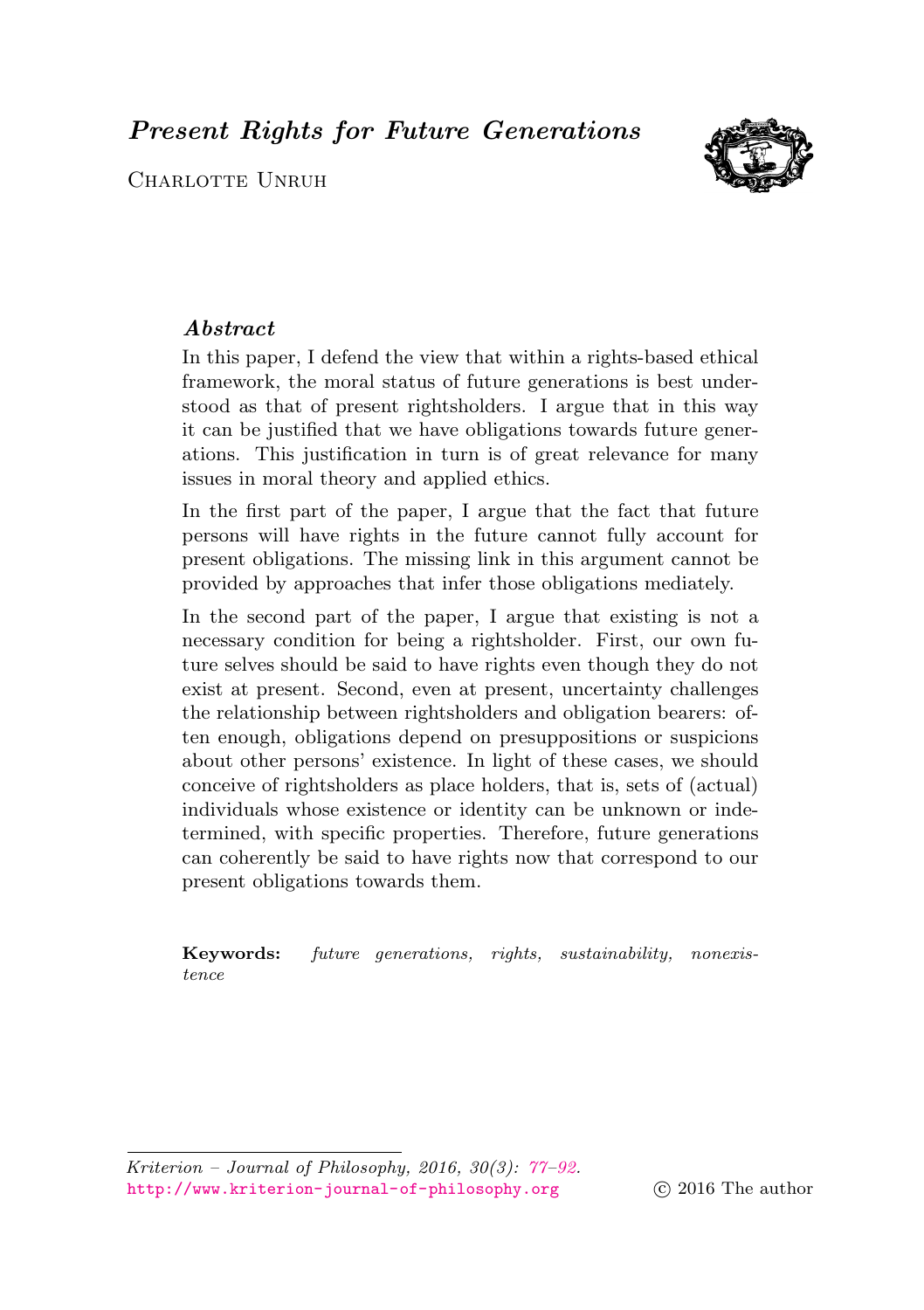#### 1 Introduction

It is estimated that in 2050, global warming will have reached the two degree mark that is considered as critical for the conservation of current living conditions [\[12,](#page-15-0) p. 9]. Our carbon emissions, therefore, are contributing to potentially disastrous effects for future generations [\[11\]](#page-14-1). But do we thereby violate their rights?

Numerous challenges arise when we consider obligations towards future generations in a rights framework. Future generations do not exist yet. So how can we attribute rights to nonexistent beings? As a further complication, some of our actions determine who will come into existence in the future. This fact generates the so-called non-identity problem, since in those cases nobody will be made worse off by our actions, which contradicts the intuition that some such acts are wrong nonetheless [\[15\]](#page-15-1).

In this paper, I concern myself with the first challenge. This is the problem of offering a consistent account of whether and in what sense rights can be ascribed to future people. Only on the basis of such an account we can tackle issues related to the non-identity problem and infer concrete implications for today's policies and individual action.

The issue of sustainability and future generations is widely discussed in moral philosophy today. Several philosophers have proposed arguments, within a rights framework, of accounting for obligations towards future generations. These include what I call the direct approach (the argument that we can directly violate future rights of future people), the argument from commitment (which says that obligations towards future people are implied by our commitment to human rights or concepts such as dignity), and chain arguments (which can be understood as implying an intergenerational contract). All of these accounts infer present obligations from future generations' future rights.

In the following, I will argue that this future-rights-for-futurepersons-view faces a difficulty, namely that there is a missing link in the argument. I will then argue that future generations can, alternatively, be conceived of as present rightsholders. The present-rights-for-futurepersons-view also captures our intuitions concerning future selves and cases that involve uncertainty.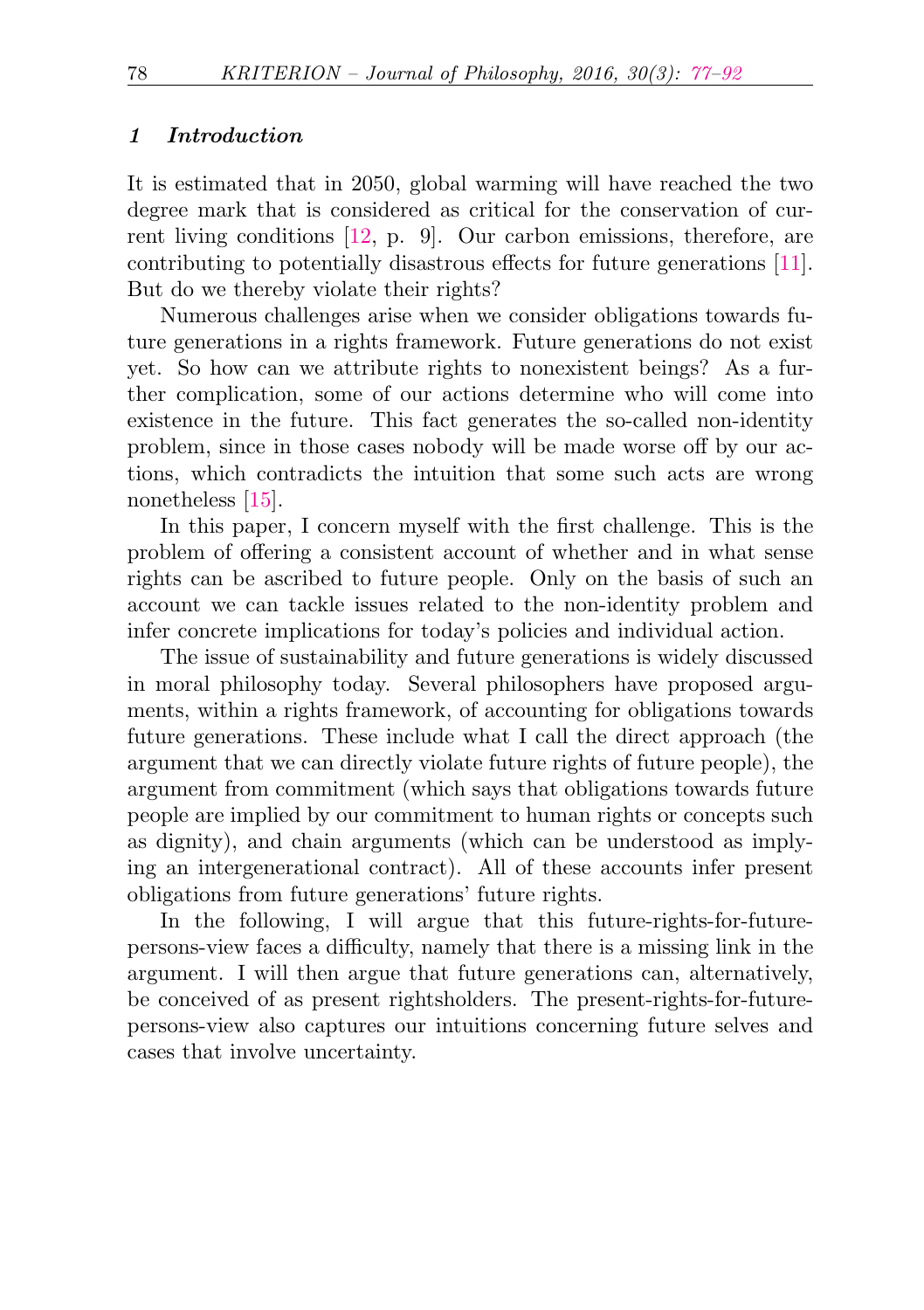## 2 A difficulty with inferring obligations towards future persons from future people's future rights

The approaches that I will consider in the following all have in common that they do not accept the view that future generations have present rights. But they argue that we have present obligations towards them as future rightsholders. The first, direct approach consists in the argument that we can today violate future interests of future people, and thereby their rights. We therefore have an obligation to omit these acts. For example, Feinberg argues that "[t]he identity of [future generations] is now necessarily obscure, but the fact of their interest-ownership is crystal clear, and that is all that is necessary to certify the coherence of present talk about their rights"  $[8, p. 65]$  $[8, p. 65]$ <sup>[1](#page-11-0)</sup> A difficulty with this approach is that it is unclear how not yet existing rights can be binding for us right now. If we have obligations towards present people because of their present interests, it does not automatically follow that we also have obligations towards persons who will have interests or rights in the future. Those future rights cannot be violated today, since they do not exist yet. There seems to be a missing link in the argumentation.

<span id="page-2-0"></span>The missing link in the argument might, one could argue, be provided by approaches that do not directly infer obligations from future persons' rights. For example, Beyleveld, Düwell and Spahn argue that "[t]o deny that future humans have the same human rights as we do is to deny that there are human rights at all" [\[2,](#page-14-3) p. 550]. Committing ourselves to human rights implies caring for future generations, since we are in a position to violate their (future) rights [\[5\]](#page-14-4). Even though this argument can solve some of the problems of the direct approach because of its impartiality and independence from individuals, it does not provide the missing link from future persons' rights to present duties. It is true that future humans will share important characteristics with us, and it is true that they will have rights, and it is also true that we can today act contrary to their interests and rights; but it is not clear why this should lead us today to act in certain ways. Since future rights do not exist at present, they cannot be violated at present. It is hardly reasonable to deny the existence of rights, but at the same time allow for their violation, that is, the existence of violated rights. But if we cannot violate future generations' rights now, then an appeal to their rights cannot provide a reason for us to act in their favour.

Maybe such an account could be provided by a chain argument such as Howarth's so-called chain of obligations. According to him, this chain is "mediated by the requirements of justice between contemporaries that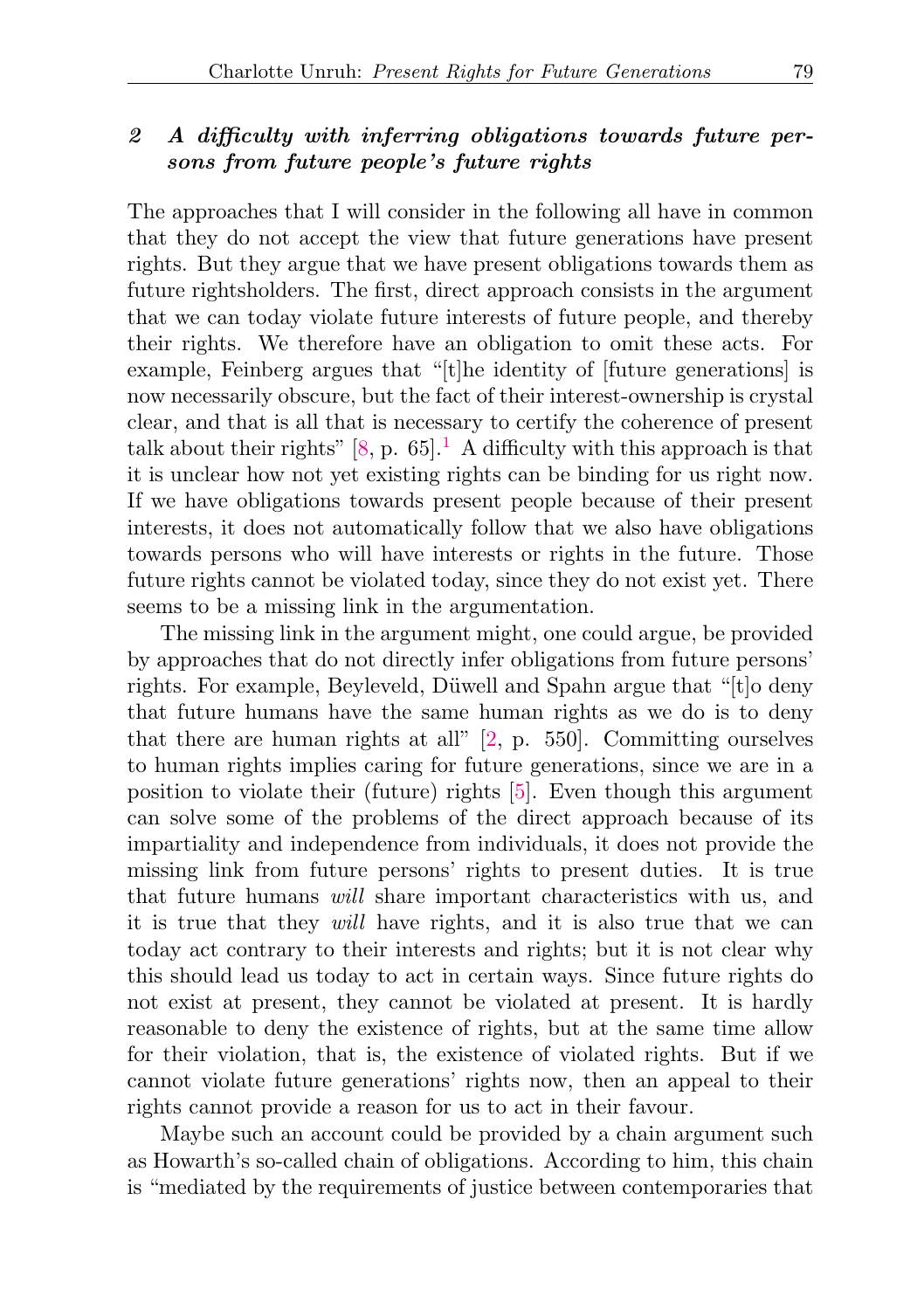mandates our concern for future welfare. We owe it to our children, who will owe it to their children, who will owe it to their children, and so on as far as the mind can see. Thus our responsibility for the distant future follows directly from our obligation to our existing children" [\[13,](#page-15-2) p. 138]. It seems that this theory might be able to close the argumentative gap, since it relies partly on present rights towards present generations. But one could object that the problem is simply deferred. The idea is that one of the premises of Howarth's argument, "[i]t is wrong to place others in a position where they are unable to fulfill their moral obligations to third parties" [\[13,](#page-15-2) p. 135], is not adequately justified in cases in which those third parties do not exist (yet). After all, on which basis should we accept that we have moral obligations to nonexistent third parties?

It seems reasonable to attribute future generations strong rights claims, especially in cases of actions that impose great burdens on future generations such as climate change. As Partridge notes, unlike mere beneficence, rights come with a stringency, urgency and a demand to be treated with respect [\[16,](#page-15-3) p. 43]. There are good reasons to think that we might need such a strong account in order to justify and enforce sustainable and future-oriented ways of acting. Even if we deny that the missing link is problematic, proponents of the account will probably have a hard time to account for a strong notion of future person's rights. They cannot hold that those acts constitute a rights violation at the time they are taken (they will do so only in the future, since the rights that are violated do not exist at present). In contrast, rights claims of present persons can be violated at present. This qualitative difference seems to demand a substantially different consideration in moral theory.

<span id="page-3-0"></span>I do not wish to claim that the missing link argument affects all theories that adhere to the future-rights-for-future-persons-view. There are many other theories that justify obligations towards future persons in a rights framework and that would need to be examined in this respect. Most recently, Bos' chain of status connects the argument from commitment and chain arguments [\[3\]](#page-14-5). On top of that, there are theories that allow for the possibility that our obligation towards future generations does not correspond to a (future) right on their side. Such an account could, for example, be provided by reference to a Kantian duty of beneficence (although it is unclear whether these duties can be perfect) or so-called non-correlational obligations (which I believe would be quite problematic for other reasons as well<sup>[2](#page-11-1)</sup>). Maybe those or other rights-based theories imply strong enough obligations towards future generations, without having to assume their present rights. As it has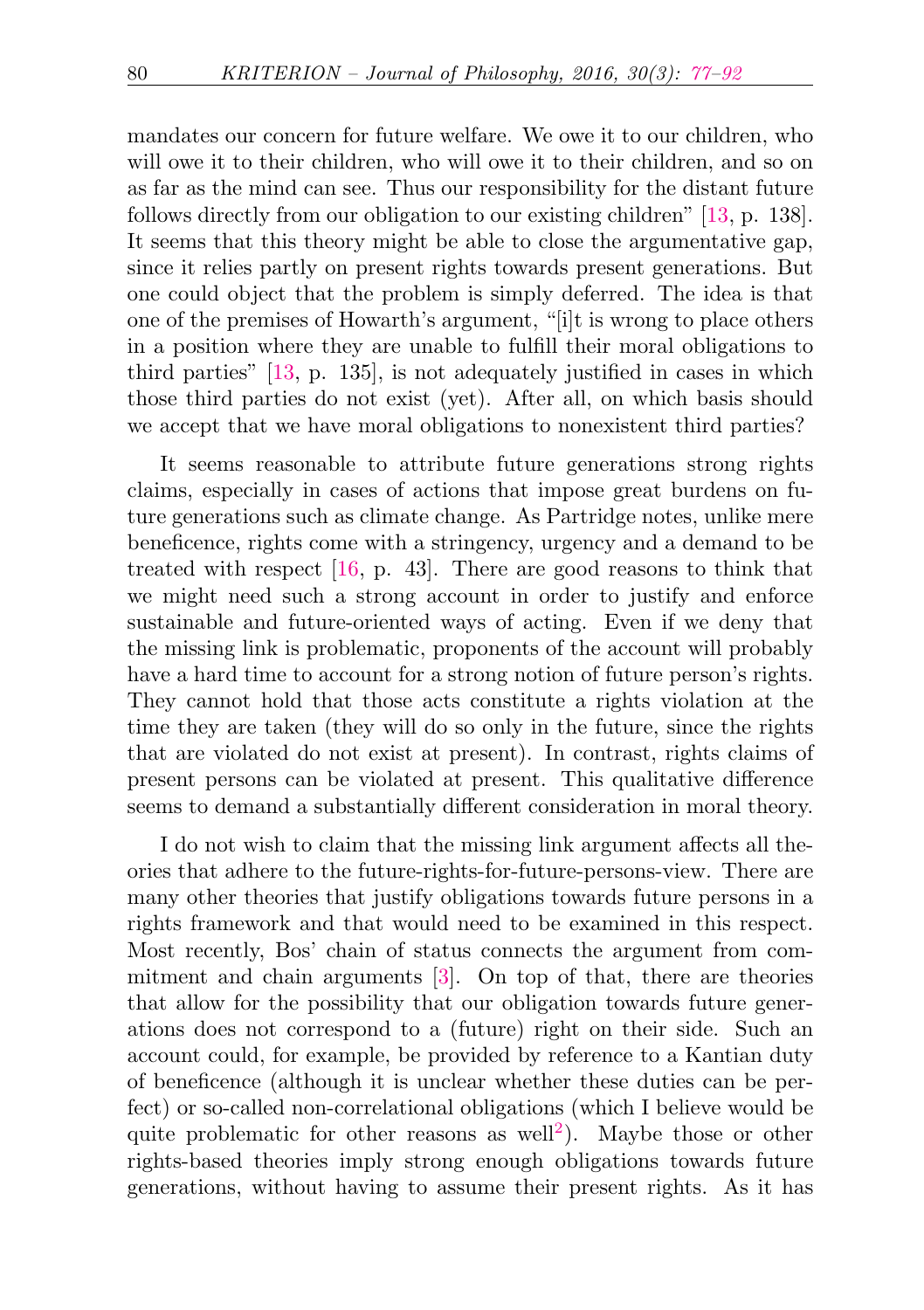hopefully become clear, though, the derivation of these duties can not be as straightforward as it might seem. Given that the future-rights-forfuture-persons-view does have some difficulties, it might be worthwhile to take a look at alternative views as well.

Although I do not want to press the point here, another argument against the future-rights-for-future-persons-view is that it cannot account for the notion of past generations' rights. For example, we could think of obligations to preserve the remembrance of the Holocaust as implied by corresponding rights of the victims of this horrible crime (though this might be not the only reason that implies this obligation). It therefore seems that past generations can also be said to have rights. Why should rights that have existed long time ago and will never exist again ground any moral rights claims to my present behaviour?[3](#page-12-0) It seems that one way to avoid this difficulty is to argue that both past and future generations have present rights.

## <span id="page-4-2"></span>3 Future generations as present rightsholders

The idea that future generations have present rights might not only sound implausible at first, it is also controversial whether it is actually possible. Among others, Beckerman and Pasek state that existing is a necessary condition for having rights [\[1\]](#page-14-6). This argument can be understood in two ways. First, it could be argued that a nonexistent person cannot be said to have anything at all. After all, it does not make sense to say that a nonexistent person has brown eyes or a blue backpack. This argument can be countered by pointing out that one does not have rights in the sense that one has those attributes.<sup>[4](#page-12-1)</sup> Rather, there are attributes that come with the moral status of being a rightsholder. Depending on one's moral theory, this property could for example be rationality, autonomy, sentience, or a mixture of those. Based on this concept of rights, the argument might be explicated in a second way:

- <span id="page-4-3"></span><span id="page-4-1"></span>(1) If and only if some being X has the property  $A$ , it is a rightsholder.
- <span id="page-4-0"></span>(2) To have properties (including property  $A$ ), this being must exist.
- (3) Future persons do not exist (yet).
- ∴ Therefore, future persons cannot have rights (yet).

In the following, I will refer to this argument as the nonexistence argument. Its conclusion contradicts the claim that future people can have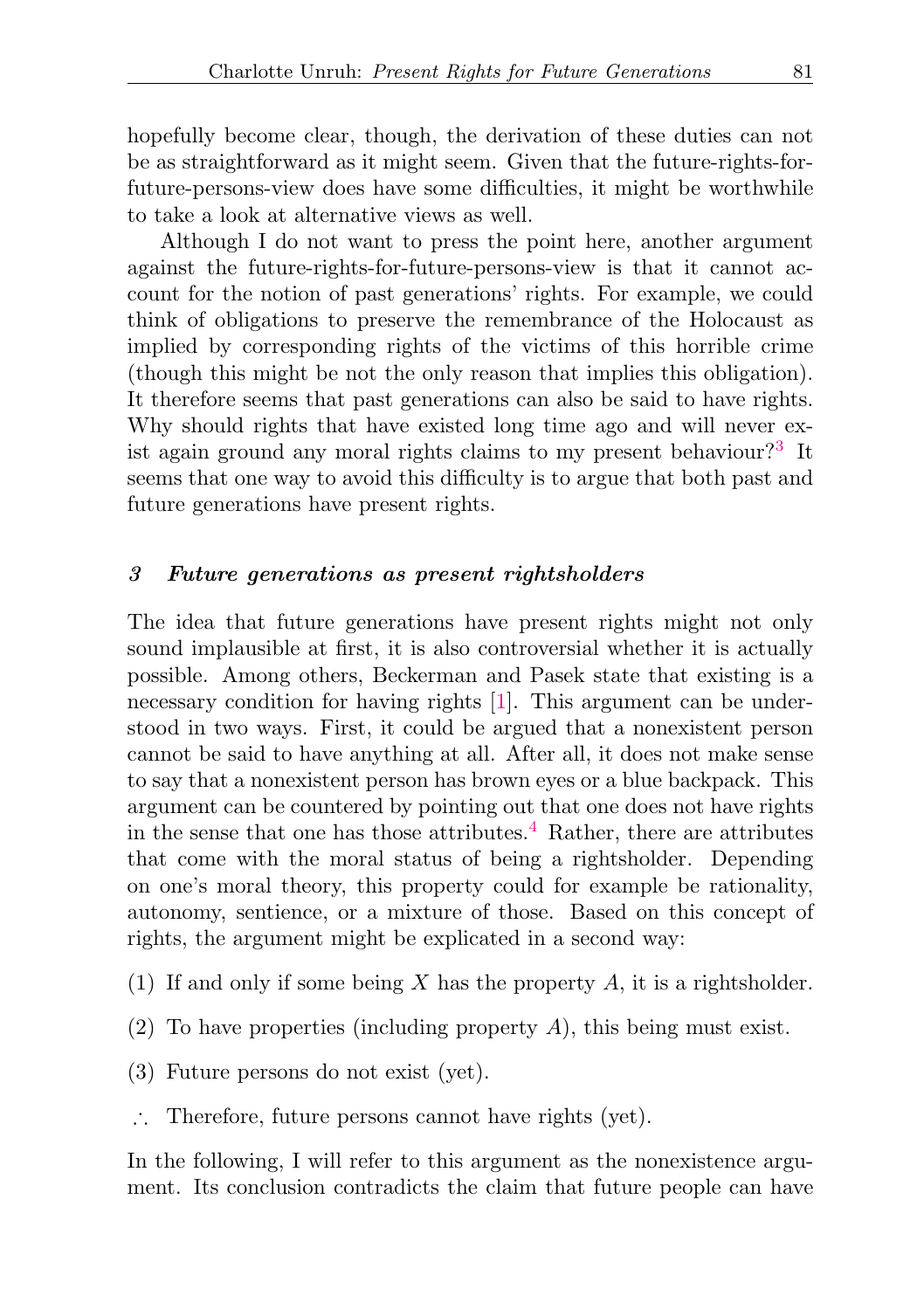rights now. It therefore poses a problem for the view that future generations have present rights.

<span id="page-5-1"></span>It might also be worth noting that the nonexistence argument can be employed contrary to its inventors' intention. After all, if the nonex-istence argument is accepted and if we add the rather uncontroversial<sup>[5](#page-12-2)</sup> premise

<span id="page-5-0"></span> $(4^*)$  Iff some being X has the property A, we can have obligations towards X.

then it follows from  $(2)-(4^*)$  $(2)-(4^*)$  that

∴ Therefore, we cannot have obligations towards future persons (yet).

It can be argued, therefore, that the views that infer present obligations from future rights can allow the nonexistence problem to sneak in through the backdoor. This is the case whenever a notion of duties or obligations is used that is justified by reference to the existence of other persons. This usually is the case for correlative rights and duties. If obligations can be characterized as other people's rights claims, then the existence of the obligation, it seems, would depend on the existence of the rights claim. But also, if obligations are grounded in a notion of respect or fairness towards (autnomous, rational, sentient) beings, then it seems that these obligations do not exist in the case of future persons.

But it might be replied that even if this point is granted, it does not diminish the counterintuitiveness of a notion of rights that exist without a rightsholder. In the following, therefore, I argue that existing is not a necessary condition for being a rightsholder. I will present two arguments for that conclusion. The first argument is about our own future selves. According to the nonexistence argument, they could not be granted rights, which is implausible. The second argument is about epistemic uncertainty. I argue that if we grant rights in certain cases where future generations are not concerned, we commit ourselves to do so when they are.

## 3.1 Future Selves

Let me add two new premises to the nonexistence argument:

- (4) Our future selves are beings that do not exist yet.
- $(5)$  Therefore, they cannot have properties (including property A).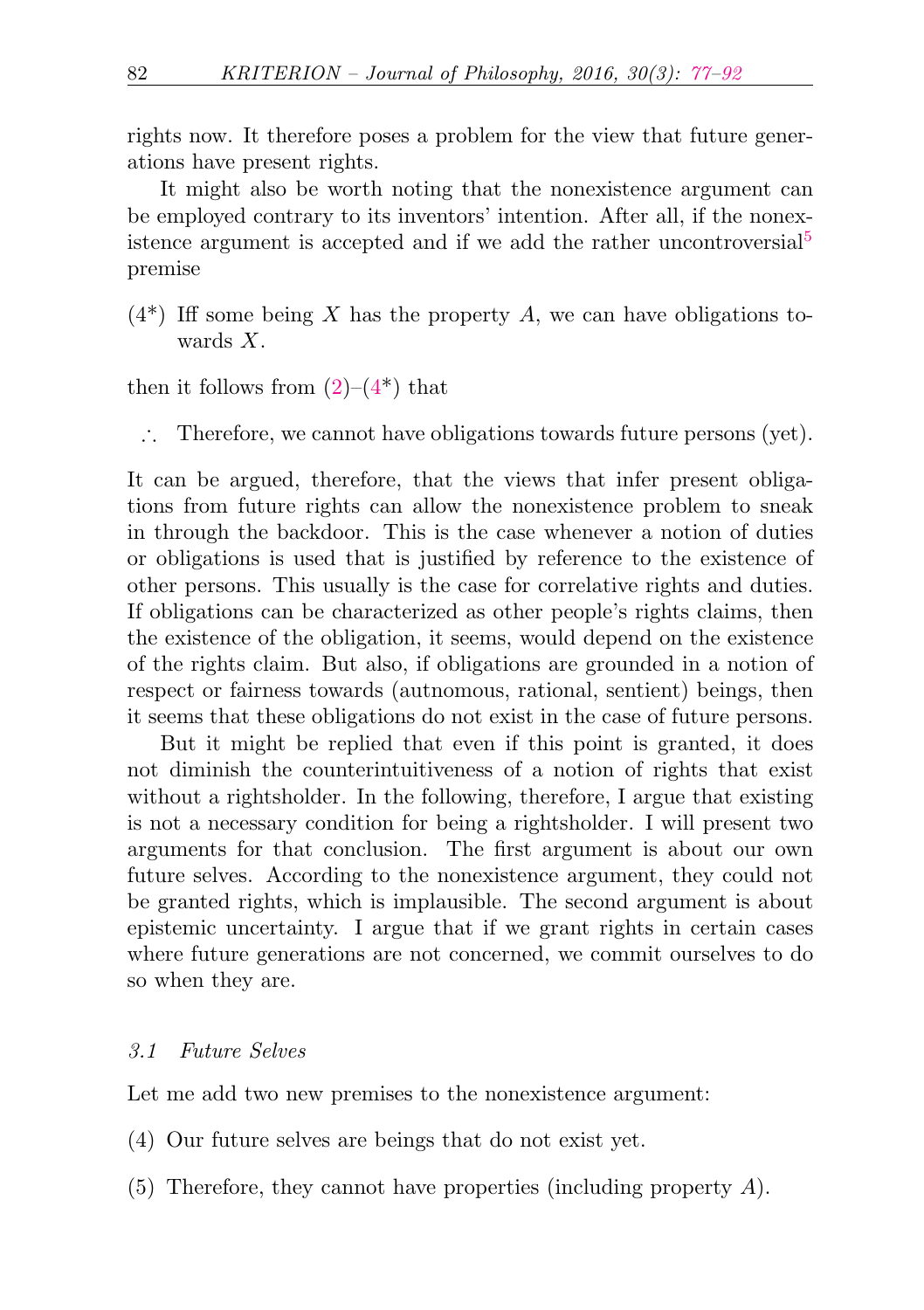It seems to follow that our future selves cannot be ascribed any rights (yet). But this seems to be an unacceptable conclusion. For example, in

<span id="page-6-0"></span>The bomb case: Tim hides a bomb under Tom's desk just before his sabbatical, asserting that it will not explode before Tom will be back <sup>[6](#page-12-3)</sup>

As Tom's one year older self does not exist yet, it cannot have a right not to be harmed. But surely, we would insist that hiding the bomb constitutes a rights violation towards Tom. However, it could be objected that hiding the bomb violates his present rights not to be hurt in the future and therefore no future right needs to be assumed to condemn Tim's action. This objection can be countered by pointing out that "present rights not to be hurt in the future" presuppose a morally relevant identity relation between present Tom and future Tom. While it is obvious that there is such a relation, it is worth putting in question how and under which conditions this relation is morally relevant. (I do not need to uphold the stronger claim that there is no way in which future people exist now.) This is especially so since one can ask, second, what morally relevant difference in status there is and should be between our future selves and persons not yet born. For example, consider

<span id="page-6-1"></span>The nursing home: Caroline, in the present moment (in 2016), is 10 years old. In 2096, she will, as we assume, become a nursing case. The same is true for Bert, who will be born in 2018.[7](#page-12-4)

Let us assume, as seems reasonable from a rights-based perspective, that there is a general right for nursing if it is needed. In 2096, undoubtedly both 90-year old Caroline and 78-year old Bert will have the right to be nursed. This is so although neither 90-year old Caroline nor 78-year old Bert exist yet. It seems absurd to argue that 90-year old Caroline, at the present moment, has a right to be nursed, but 78-year old Bert doesn't. So either we concede that both of them have a right to be nursed (which could yield obligations for us now, for example, to build nursing homes), or we deny present rights to both future Caroline and Bert. Each way, there is no reason why we should consider future Caroline's rights to be different from future Bert's rights, nor does this seem intuitively plausible. The upshot is that future persons – at least those of whom we know that they will exist – have the same rights status as our own future selves.<sup>[8](#page-12-5)</sup>

<span id="page-6-2"></span>However, conceding that neither our future selves nor future people have rights would lead to absurd conclusions. After all, this would mean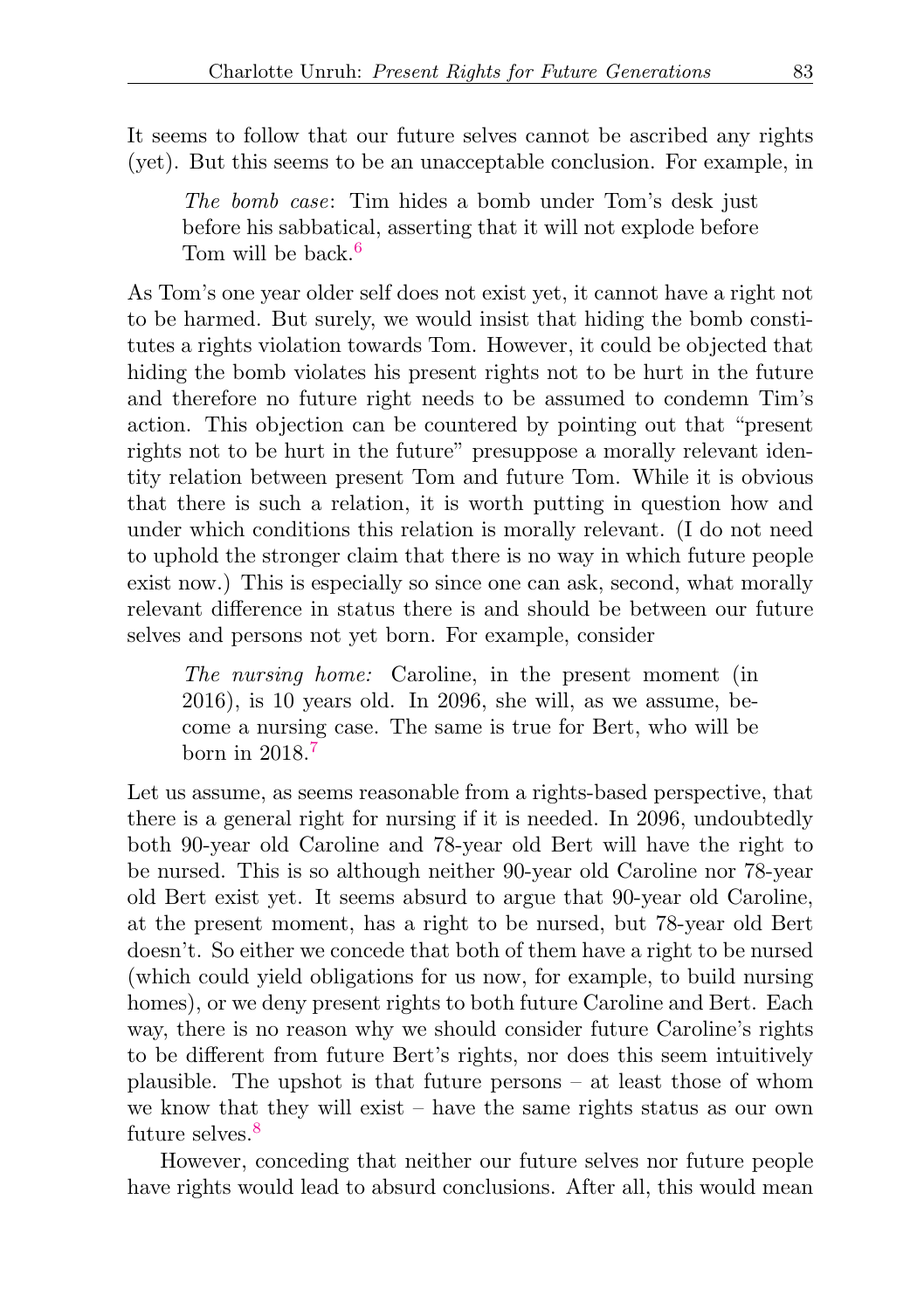that rights only exist for split seconds, pertaining only to those persons who exist at that point in time. We could then not justify any moral decisions with reference to present rights, as the rights violated would always belong to the future beings affected by the decision. But this would mean that many of the ways in which we speak of rights are actually quite mistaken (e.g., "I have the right now that you do not hide this bomb"). If we want to avoid those difficulties, we have to reject the nonexistence argument.<sup>[9](#page-12-6)</sup>

## <span id="page-7-0"></span>3.2 The argument from uncertainty

<span id="page-7-1"></span>How do we know that other people exist? While this is considered to be a somewhat tedious question in moral philosophy, it is also a very decisive one. If other people do not exist, according to the nonexistence argument, they cannot be ascribed any rights, and epistemic uncertainties therefore can affect our moral judgements. In the same way, they are influenced by ontological uncertainties about whether people do or will exist.<sup>[10](#page-12-7)</sup> Some rights are dependent on contingent properties. For example, you have a right to protect your property only with regard to things that you actually own. In contrast, basic human rights should be attributed to any human being. It has often been pointed out that the individual identity of rightsholders does not need to be known to ground obligations towards them – for example, the police officer has the duty to protect every citizen [\[1,](#page-14-6) p. 23]. In other words, epistemic uncertainty in those cases does not influence rights ascription. But what about ontological uncertainty? Consider the following scenarios:

<span id="page-7-2"></span>The river: Imagine Bob is going for a walk at night along the riverside. Suddenly, he sees something moving on the water. It is not possible to go any closer, and he is not sure whether what he sees is really only the branch of a tree or a human being.

Does Bob have an obligation to call the water rescue?<sup>[11](#page-13-0)</sup> As long as there is a possibility that the thing in the water is really a human being, most of us would agree that he has this obligation – even if it turns out that Bob has only seen a branch. But, of course, there is a difference between cases in which a present rightsholder might exist and cases in which a future rightsholder might come into existence. Let us consider

The playground: Again, Bob is going for a walk at night along the riverside. He discovers that the fence of a nearby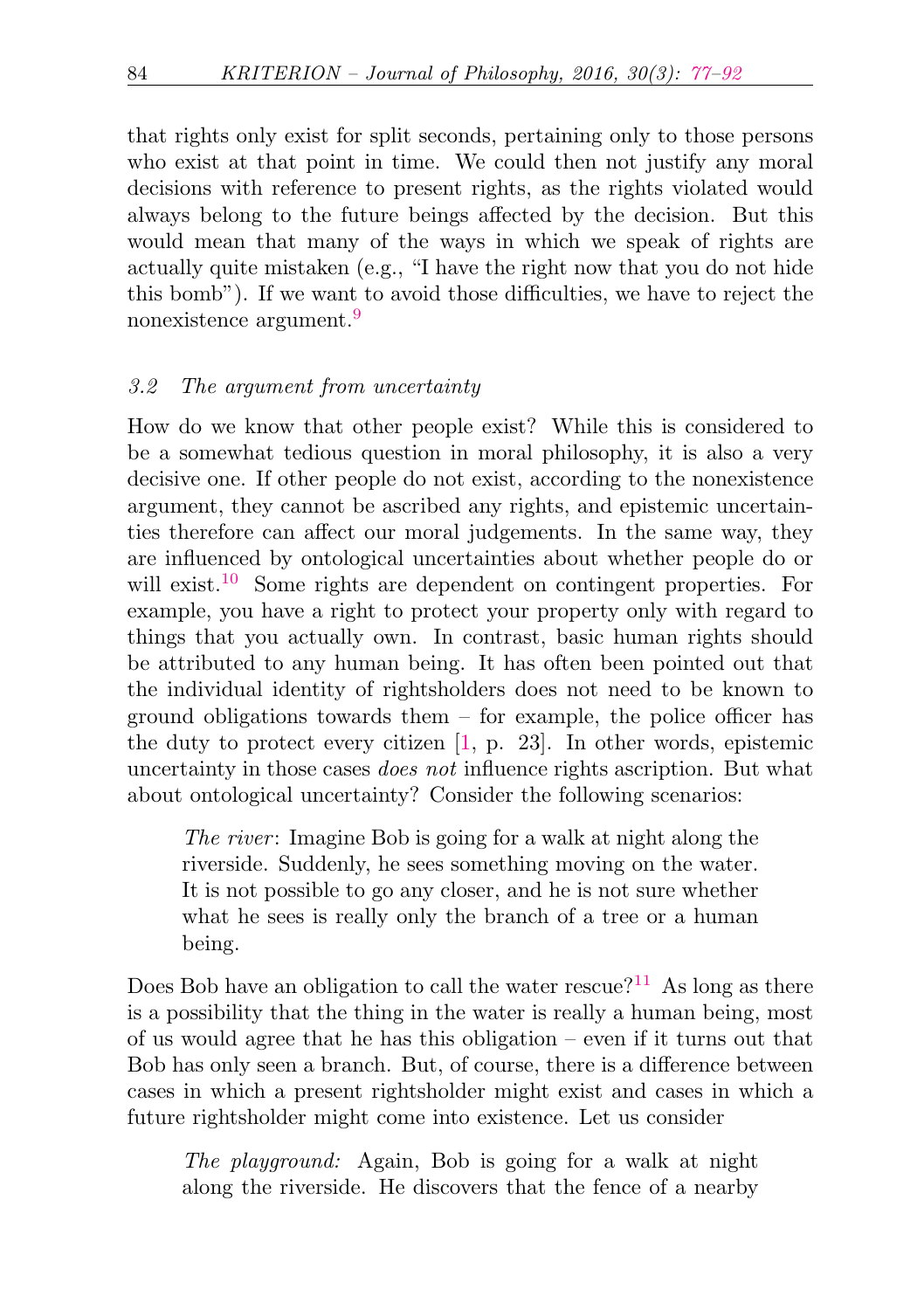playground is rusty. While it is still stable at the present moment, in a few years' time, it might not be stable enough to prevent children from breaking through the fence and falling into the river.

The fence poses a danger to a child that might or might not exist today. If Bob has an obligation to repair the fence, he has that obligation with regard to a place holder that is indeterminate both in terms of existence and exact identity. I use the term "place holder" to define a set of actual individuals whose existence and / or identity is unknown or indetermined. Let us consider another case that involves ontological uncertainty:

The drug: A doctor has to decide whether to prescribe drug A or drug B to a severely ill patient. Both drugs will cure her disease. Drug A will cure it at once, while drug B requires a potentially stressful long-term treatment. However, drug A will have harmful effects to a fetus that is already existing or conceived within two weeks of taking drug A. Supposedly, it is not possible to rule out the possibility that the woman is already pregnant or going to conceive a child within two weeks.

The decisive question here is: Does it make a difference whether the woman is already pregnant or not when we decide whether to choose A or B? It is far more likely that our decision will depend on the probability that the woman will be pregnant in two weeks' time, that is, whether a human being will be harmed by our decision or not.

What if we alter the drug case such that the doctor knows that the woman is not pregnant, but he knows that she will conceive a child in the next few days? Probably most of us would assume that he has a duty to take this fact into account, even though he knows for sure that no rightsholder exists at present. The point of the above examples is that ontological uncertainty, in some cases at least, does not affect our moral intuitions.

The distinction between uncertainty about present and future existence can only be gradual: It does not seem reasonable to accept the rights of a place holder that has only a 1% probability of present existence, and to categorically deny the rights of a place holder that has a 99% probability of existence in the near future.

If we accept these intuitions, we also have to accept that they blur the distinction between existent and non-existent beings with respect to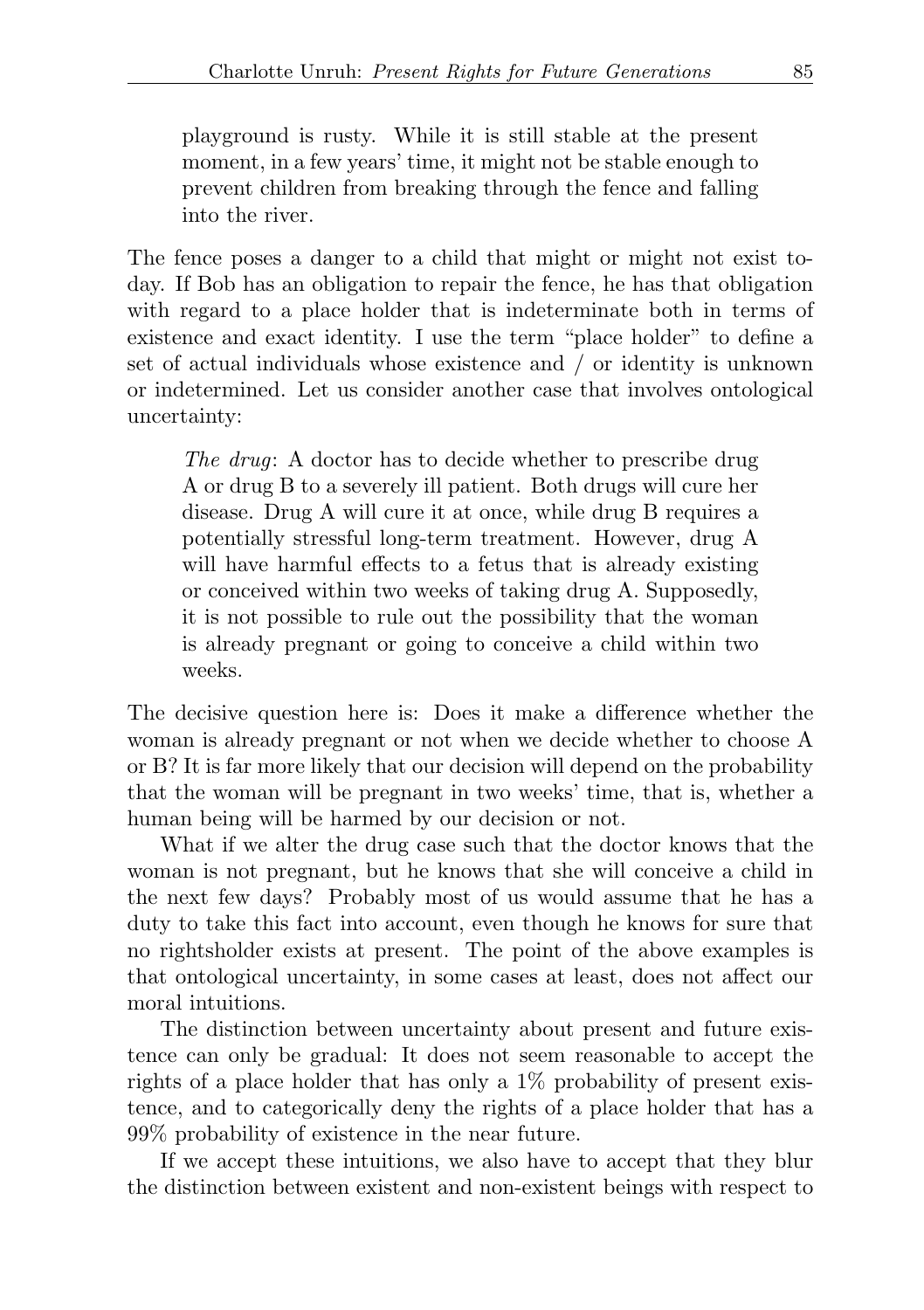their status as a rightsholder, and that this difference might be better understood as gradual instead of dichotomous.

If I am right with the above argument, then it would be more adequate to define rightsholders in terms of place holders rather than "human beings" in premise [\(1\)](#page-4-1) of the nonexistence argument, which would have to change to: If and only if some place holder  $X$  has the property A, it is a rightsholder. Since a place holder can have properties without existing, [\(2\)](#page-4-0) would not apply any longer, and the conclusion would not follow.

#### 3.3 A positive characterization

Ernest Partridge argues that future persons can have passive rights now [\[16,](#page-15-3) p. 60]; [\[7\]](#page-14-7). This sounds reasonable: future persons cannot act, but they can be treated in certain ways. Partridge illustrates his argument with a rather curious example:

"In ancient times, the Phoenicians cut [the cedars of Lebanon] from the mountains and thus brought devastating floods and silt down to the valleys below. Can we not say that the Phoenicians, by this policy, defaulted in their duties to the present inhabitants of Lebanon? [. . . ] It would seem that the duty to protect the right of the present Lebanese to have the cedars applied to those who were in a position to protect this right: the ancient Phoenicians" [\[16,](#page-15-3) p. 54].

<span id="page-9-0"></span>The present Lebanese have no present rights to the trees, as there is no rational agent alive who is in a position to protect this right. For Partridge, a right exists if and only if some existing person is in a position to interfere with (the rightsholder's) interests  $[16, p. 41]$  $[16, p. 41]$ .<sup>[12](#page-13-1)</sup> Partridge's account poses a lot of questions. How can nonexistent beings be "treated" in a certain way? Does this account not create infinite moral obligations many of which one is oblivious of? And does this account lack plausibility as it seems to give equal weight to present and future generation's rights?

The first point is crucial. We can counteract future persons' interests in various ways. When facing moral decisions, we must therefore consider the probability that we violate a place holder's right by acting in a certain way. We act contrary to others' interests if our action decreases the probability that their interests will be fulfilled. This relationship between one person's action and another person's (even contingent) in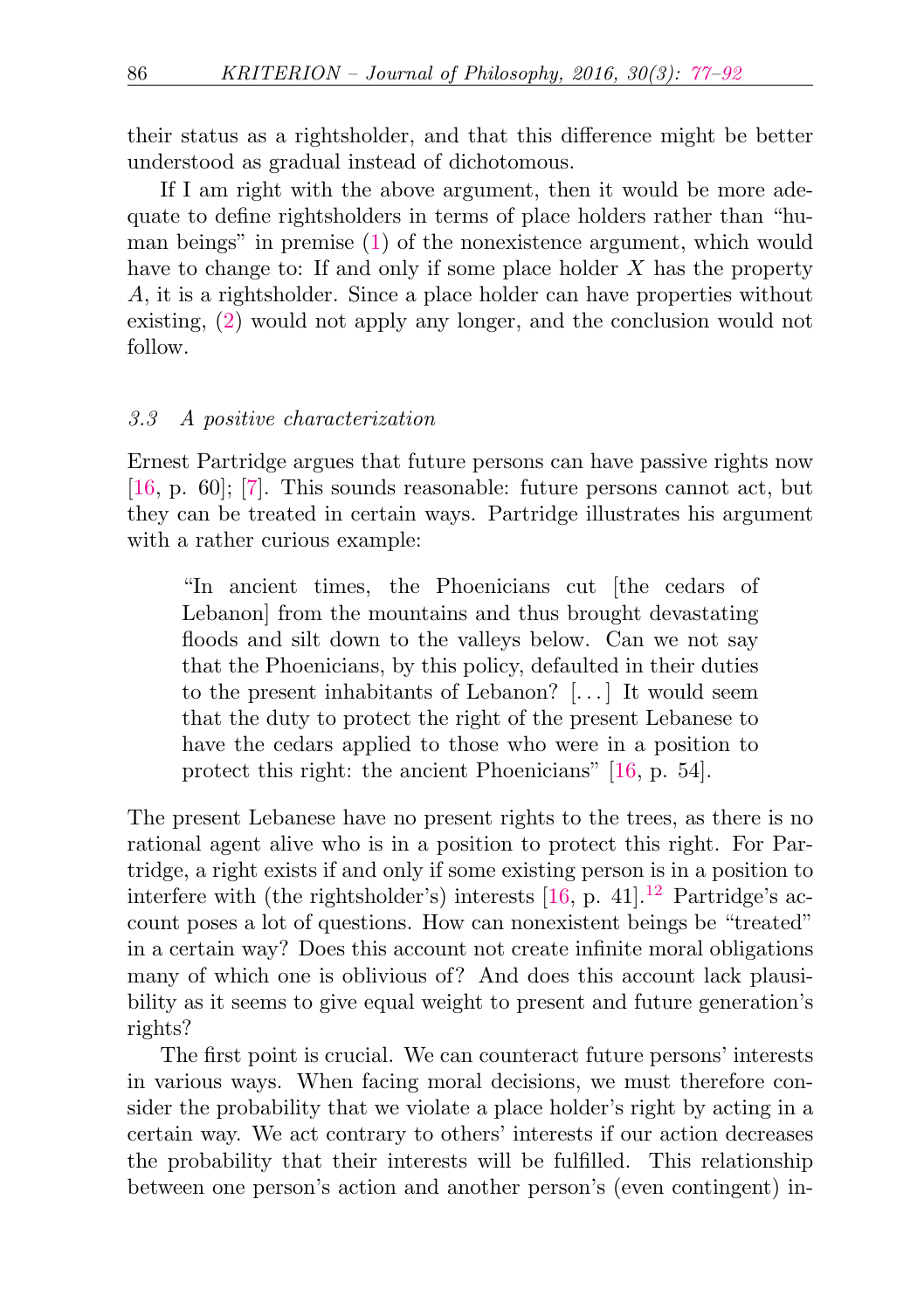terest constitutes the right of the latter. Epistemic and ontological uncertainties regarding rightsholders might have been exceptional cases a few centuries or even decades ago. Today, they are everywhere: moral relationships towards people that are unknown, whose number and even existence often remain unclear. Consumer choices might be a good example. Whether online shopping, banking, or big industry – globalisation and development have changed the world we live in. One does not, therefore, have to appeal to scepticism about other persons' existence when stating that uncertainties are common.

These considerations might provide us with hints about how to tackle the remaining two issues. Is the approach impossible to put in practice? After all, we might violate future person's rights all the time without noticing it (every act has potential implications for other persons). While this might be true, it is clear that in many cases, we know exactly what we are doing. Climate change, diminishing resources, overpopulation, nuclear waste, unjust and unsustainable market systems are just some examples of issues that are clearly harmful to future generations and pose a threat to their very subsistence. In those cases, it would follow that we are obliged to care for future generations.

The third question deserves more attention. Is the view too demanding in that present and future generations are both granted present rights, and how should they be distinguished? In talking about future rightsholders, we have to estimate the probability that future persons will exist and will be harmed considerably by our actions. If this probability is high enough (presumably above a certain threshold) we have to acknowledge that these persons are rightsholders. However, it should be noted that many contemporary discussions concern actions whose relevance for future persons' wellbeing is not under question.

<span id="page-10-0"></span>In these cases, we should remind ourselves, as Henry Shue notes, that the present generation also has basic rights that must be respected [\[17\]](#page-15-4). Steigleder argues that decisions concerning future persons should be made from an internal perspective of the present generation, since our own rights are at stake in those decisions as well. They therefore precede over similar interests of future generations [\[18\]](#page-15-5).[13](#page-13-2) Discount rates can thus be avoided, while at the same time the plausibility of the rightsbased account can be preserved. This is arguably even more important and relevant when future generations are conceived of as present rather than future rightsholders.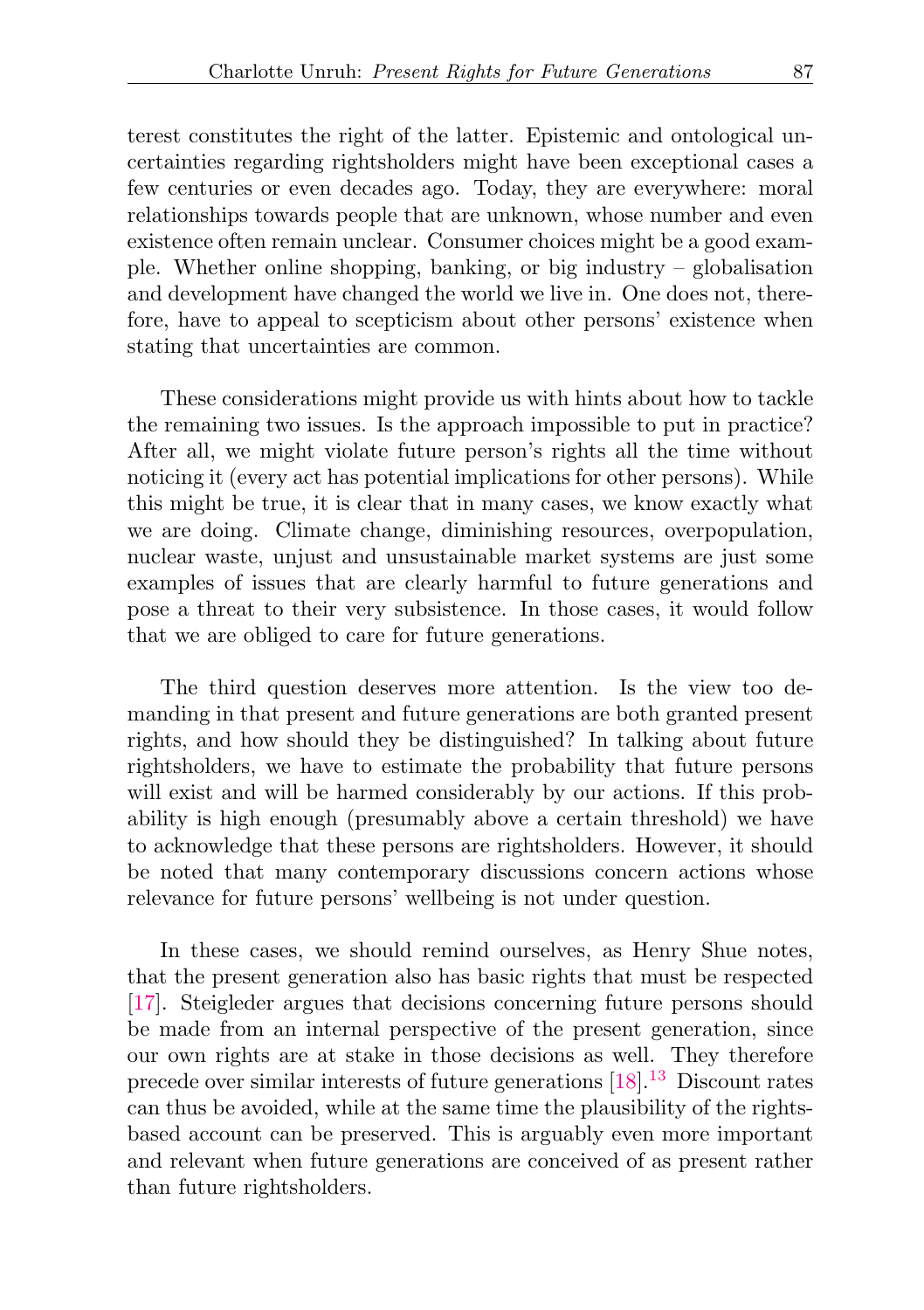## 4 Conclusion

The upshot of this text is that the nonexistence argument should be rejected. I argued that in explaining obligations to future persons with their future rights one faces a challenge in linking future rights to present obligations, especially if one wants to uphold a strong notion of future peoples' rights. Alternatively, we could treat future generations as present rightsholders. This becomes especially plausible when we take into account the fact that ethics nowadays has to deal with more and more uncertainties. For example, the view could be applied to the challenge of climate change that was mentioned as an introductory example. The future generations that will suffer from man-made climate change, on this account, are the value that the placeholder, conceived as a variable, will take in the future. This placeholder can be ascribed present rights claims. The approach presented in this paper thereby helps to theoretically reinforce our intuitions that we have to strengthen our efforts to prevent climate change, not only because of its effect on this and the next, but also distant generations.

## Acknowledgements

I owe my gratitude to Professor Klaus Steigleder for his very insightful comments on earlier drafts of this paper. Also, I would like to thank an anonymous reviewer for KRITERION – Journal of Philosophy for providing helpful remarks and pressing me on important issues.

#### Notes

- <span id="page-11-0"></span>[1](#page-2-0) Gewirth writes that a "right is an individual's interest that ought to be protected for his own sake and controlled by him. Since future agents will have such interests, they have rights" [\[9,](#page-14-8) p. 209]. Davidson makes the same point. He argues that we can affect the interests of future people, and therefore their rights: "I see no logical problem in the existence of a present duty to respect possible future rights of future generations" [\[4,](#page-14-9) p. 475]. Steigleder speaks of the "truism that people who do not yet exist do not have rights" and asserts that nonetheless "duties accrue to us today from the rights the people living in the future will have" [\[18,](#page-15-5) p. 8].
- <span id="page-11-1"></span>[2](#page-3-0) Gosseries gives three examples of non-correlational duties, two of which are based on an interest theory of rights [\[10\]](#page-14-10): First, if many people have an interest that is not significant enough to constitute a right on an individual level, these interests,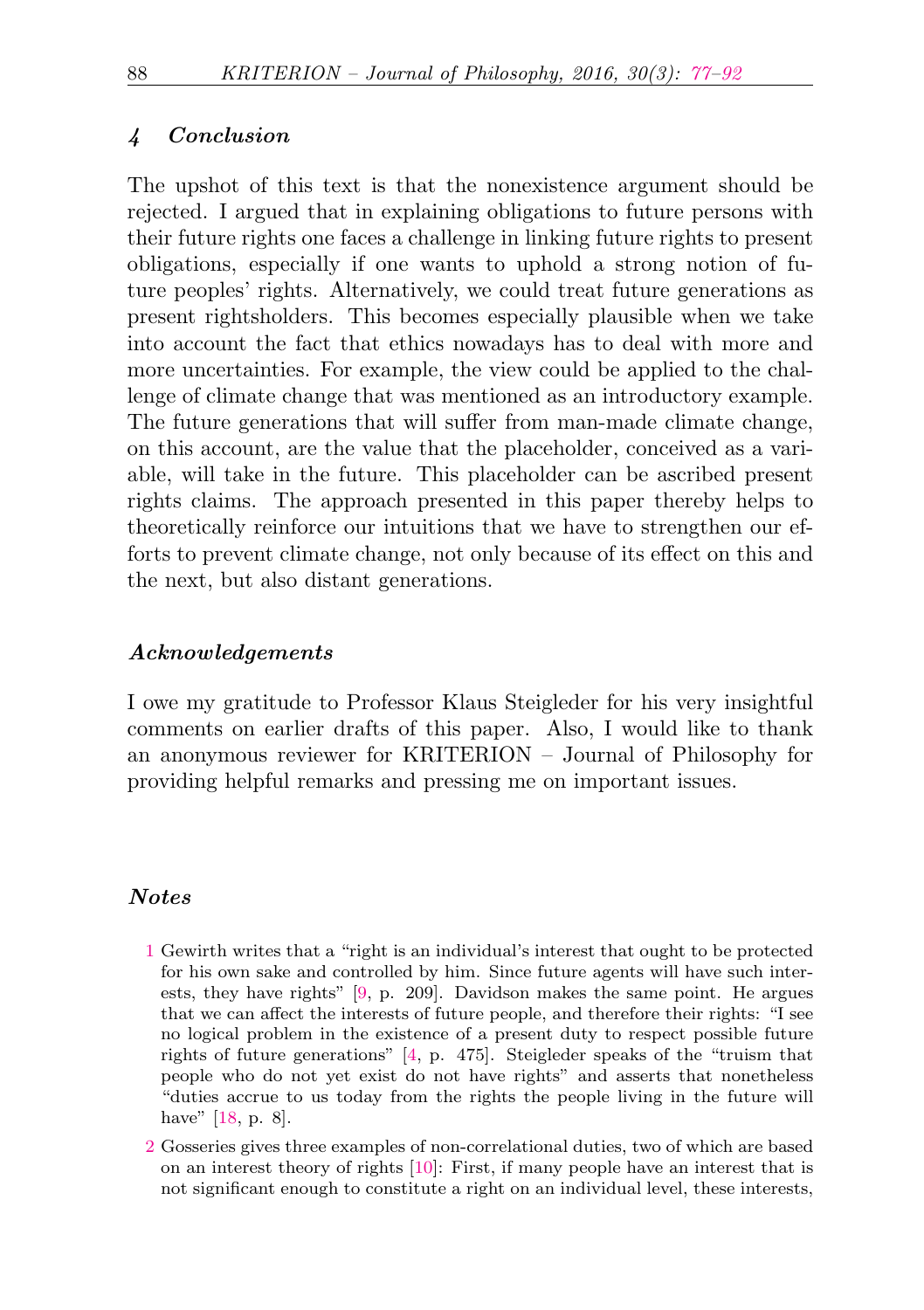taken together, might still ground a corresponding obligation. One problem with this case is that it is not clear why a significant collective interest would not constitute a collective right, which Gosseries wants to avoid. Also, it remains unclear whether these dispersed significant interests constitute rights and obligations that are as strong as those inferred from individual significant interests. Even then, it would not be obvious that obligations can be inferred from non-significant individual interests. This claim would need further justification. The second of Gosseries' cases for non-correlativity is demandingness for the obligation bearers. But should states be in the position to grant or withhold right statuses? Obviously, this might be problematic. Gosseries' third case, powerlessness, says that will theorists could not grant rights to powerless people. So if we are supposed to have obligations towards them, this must be based on their interests, not their rights. But seen in this way, would this not lead to an inflation of obligations similar to the "inflation of rights" that will theorists, according to Gosseries, want to avoid [\[10,](#page-14-10) p. 449]?

- <span id="page-12-0"></span>[3](#page-4-2) Interestingly, on first sight, this case poses a threat to both will and interest theorists: of course, past generations cannot anymore claim their rights, so it seems that will theorists cannot endorse the notion of the rights of past generations. On an interest account, it could be argued that past generations once had significant interest and rights, but this fact does not provide us with an explanation as to why we can have obligations towards them now.
- <span id="page-12-1"></span>[4](#page-4-3) Here, I disagree with Beckerman/Pasek, who argue that "properties, such as being green or wealthy or having rights, can be predicated only of some subject that can exist"  $[1, p. 20]$  $[1, p. 20]$ .
- <span id="page-12-2"></span>[5](#page-5-1) Unless we are deep ecologists, we would agree that it is not possible to have obligations towards a stone, or a room-palm tree, but that we have obligations towards a child, and that there is a criterion to distinguish these cases.
- <span id="page-12-3"></span>[6](#page-6-0) Similar examples have been brought forward by Parfit [\[15,](#page-15-1) p. 356]) and Beckerman [\[1,](#page-14-6) pp. 17-18].
- <span id="page-12-4"></span>[7](#page-6-1) A similar case is presented by Partridge. See [\[16,](#page-15-3) p. 56].
- <span id="page-12-5"></span> $8$  This is what Elliot calls the non-concessional view: "there is no present bearer of the right but that, nevertheless, the right exists now and its present existence is contingent on the future existence of some person who will then be the bearer of the right" [\[6,](#page-14-11) p. 161].
- <span id="page-12-6"></span>[9](#page-7-0) It is possible to explain within the future-rights-for-future-persons-view why we have obligations towards future selves. However, for the reasons mentioned above I believe that this renders a weaker notion of future selves' rights than one might (intuitively) want.
- <span id="page-12-7"></span>[10](#page-7-1) It is hard to determine when a person's existence begins or ends. The most consensual account probably is that human beings do not start to exist before they are conceived, and do not cease to exist until they are brain dead. But there might be good reasons for quite different definitions. These are crucial questions to many of the topics currently discussed in applied ethics (for example, concerning abortion, organ transplantation, or, in some cases, medically assisted suicide). Still, for the purpose of this paper, I will leave these questions open, as it is not decisive to my argument where exactly the line between existing and not existing is drawn. It is also necessary to distinguish among non-existent persons people who have existed in the past from future generations. (All of these persons are actual, in contrast to merely possible people).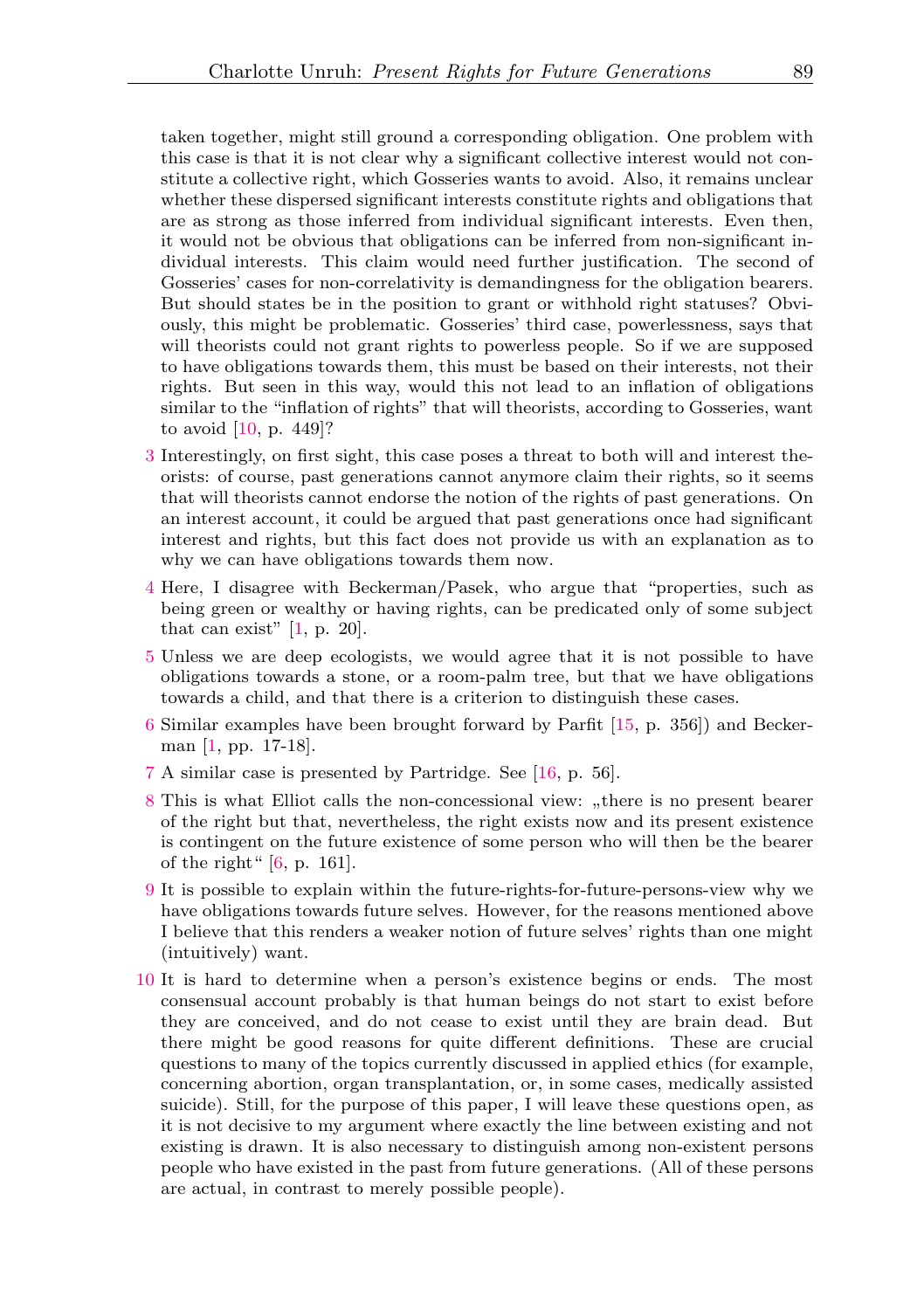- <span id="page-13-0"></span>[11](#page-7-2) The example is similar to Elliot's missile case. He defends the non-concessional view suggesting an analogy to future generations by arguing that if we fire a missile on an island we violate contingent rights of the potential inhabitants [\[6,](#page-14-11) p. 161].
- <span id="page-13-1"></span>[12](#page-9-0) See [\[16,](#page-15-3) p. 57]: "My duty not to be negligent is a duty to anyone who might be injured, and if my duty is fulfilled [. . . ] the rights of unidentified multitudes will thereby be respected."
- <span id="page-13-2"></span>[13](#page-10-0) Additional considerations might come into play here when weighing rights claims. Those might, for example, include issues such as demandingness, emergency, personal bonds and proximity.

Charlotte Unruh University of Reading c/o St Patrick's Hall Northcourt Avenue Reading RG2 7HB, United Kingdom [<charlotte.unruh@ruhr-uni-bochum.de>](mailto:charlotte.unruh@ruhr-uni-bochum.de)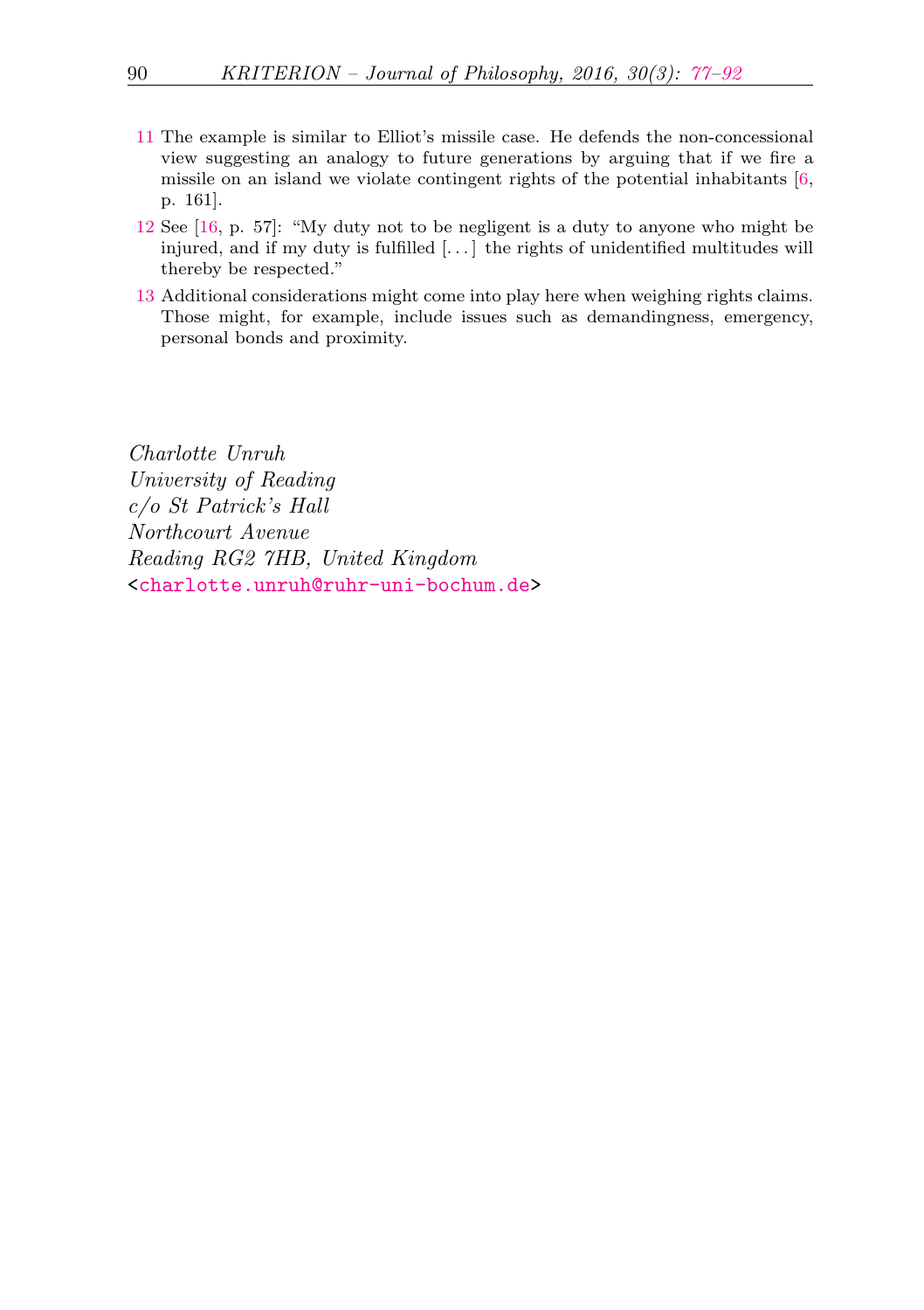## <span id="page-14-0"></span>References

- <span id="page-14-6"></span>[1] Wilfred Beckerman and Joanna Pasek. Justice, posterity, and the environment. Oxford: Oxford University Press, 2001.
- <span id="page-14-3"></span>[2] Deryck Beyleveld and Marcus Düwell and Andreas Spahn. "Why and How Should We Represent Future Generations in Policymaking?". In: Jurisprudence 6.3 (2015), pp. 549-566.
- <span id="page-14-5"></span>[3] Gerhard Bos. "A Chain of Status : Long-term Responsibility in the Context of Human Rights". In: Human rights and sustainability. Ed. by Gerhard Bos. 2016, pp. 107-120.
- <span id="page-14-9"></span>[4] Marc Davidson. "Wrongful harm to future generations. The case of climate change". In: Environmental Values 17.4 (2008), pp. 471-488.
- <span id="page-14-4"></span>[5] Marcus Düwell. "Human dignity and future generations". In: The Cambridge Handbook of Human Dignity. Ed. by Marcus Düwell, Jens Braarvig, Roger Brownsword, Dietmar Mieth. 2014, pp. 551- 558.
- <span id="page-14-11"></span>[6] Robert Elliot. "The rights of future people". In: Journal of Applied Philosophy 6.2 (1989), pp. 159-169.
- <span id="page-14-7"></span>[7] Joel Feinberg. Social Philosophy. New Jersey: Prentice-Hall, Inc., 1973.
- <span id="page-14-2"></span>[8] Joel Feinberg. "The rights of animals and unborn generations". In: Philosophy & Environmental Crisis. Ed. By William Blackstone. 1974, pp. 43-68.
- <span id="page-14-8"></span>[9] Alan Gewirth. "Human rights and future generations". In: Environmental Ethics. Ed. by Michael Boylan. 2001, pp. 118-121.
- <span id="page-14-10"></span>[10] Axel Gosseries. "On future generation's future rights". In: The Journal of Political Philosophy 16.4 (2008), pp. 446-474.
- <span id="page-14-1"></span>[11] James Hansen and Pushker Kharecha and Makiko Sato and Valerie Masson-Delmotte and Frank Ackerman et al. "Assessing 'Dangerous Climate Change': Required Reduction of Carbon Emissions to Protect Young People, Future Generations and Nature". In: PLOS ONE 8.12 (2013), pp. 1-26.